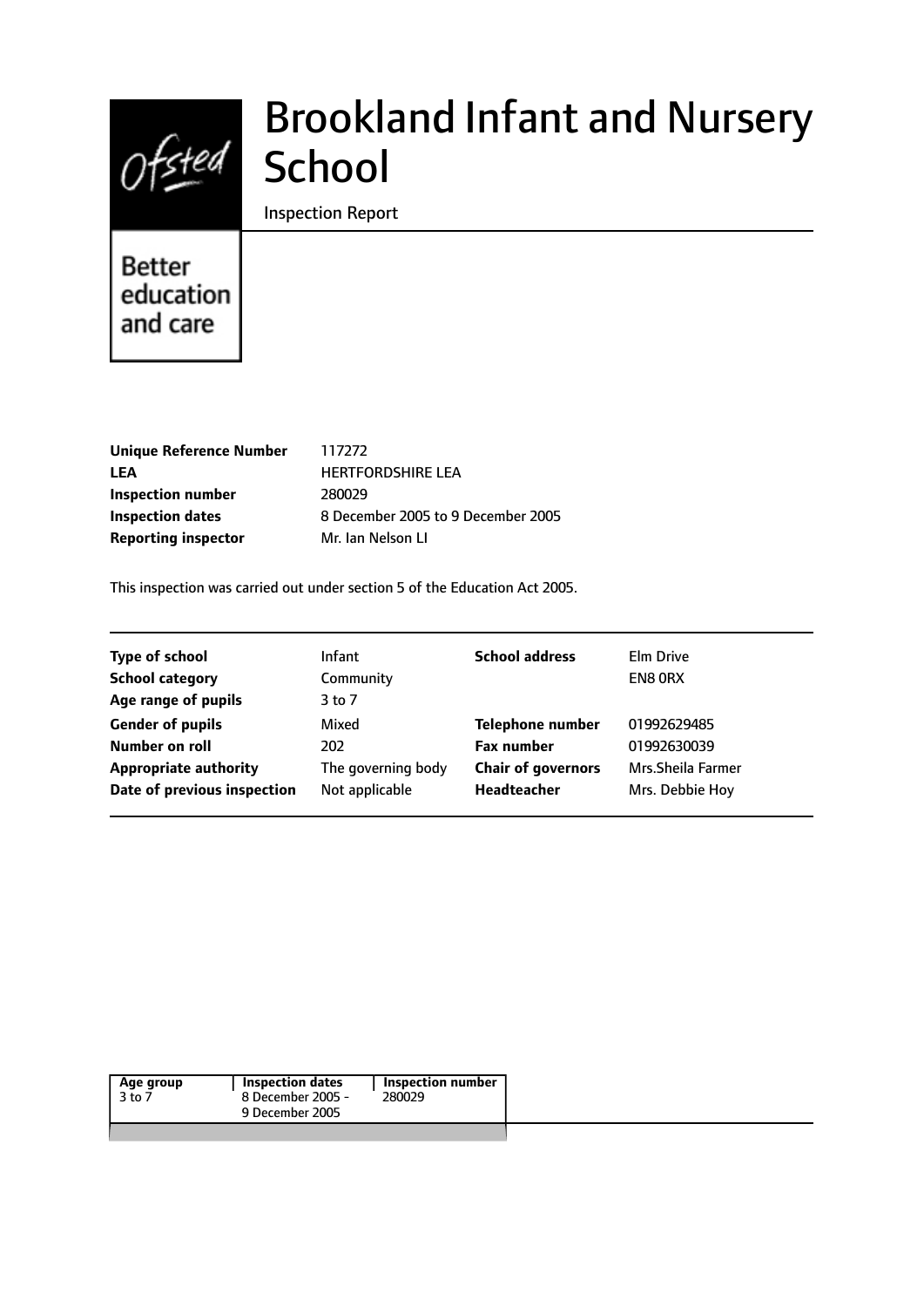© Crown copyright 2006

#### Website: www.ofsted.gov.uk

This document may be reproduced in whole or in part for non-commercial educational purposes, provided that the information quoted is reproduced without adaptation and the source and date of publication are stated.

Further copies of this report are obtainable from the school. Under the Education Act 2005, the school must provide a copy of this report free of charge to certain categories of people. A charge not exceeding the full cost of reproduction may be made for any other copies supplied.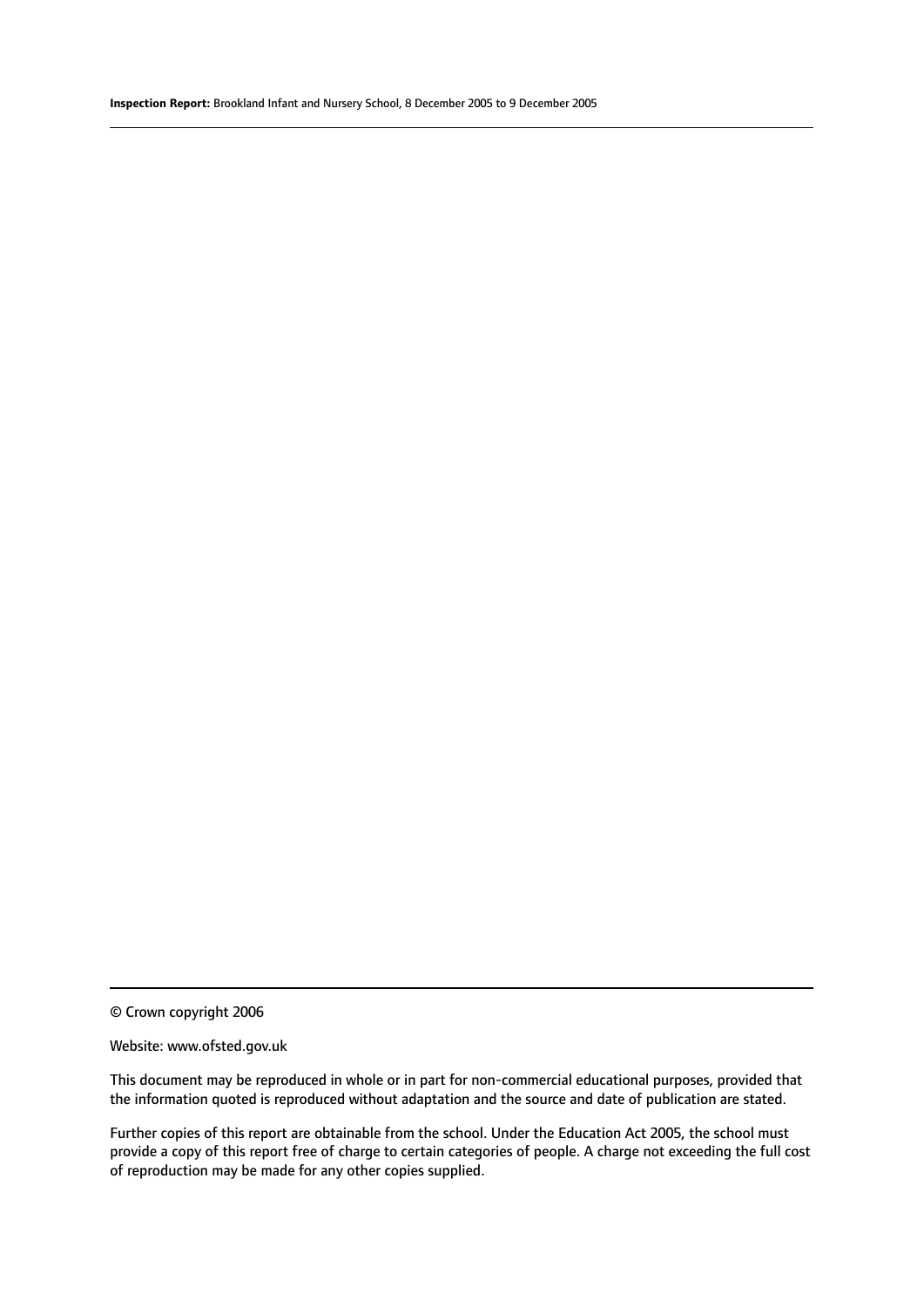# **Introduction**

The inspection was carried out by two Additional Inspectors.

# **Description of the school**

This is a slightly smaller than average infant and nursery school serving a socially mixed area of Cheshunt. Most of the pupils are of White British descent, with small numbers of pupils of Black or Black British, Mixed race or Asian heritage. Most children enter the school with skills and knowledge broadly typical of their age, although in some years the number of children with learning difficulties leads to attainment on entry being slightly below average. A small number of pupils are at an early stage of learning to speak English. An average number of pupils is entitled to free school meals. The number of pupils with special educational needs is below average. Their needs are mainly moderate learning difficulties. The school shares the site with a junior and secondary school and with a playgroup. The school is working towards the Healthy Schools Accreditation and the Hertfordshire Quality Standard.

# **Key for inspection grades**

| Grade 1 | Outstanding  |
|---------|--------------|
| Grade 2 | Good         |
| Grade 3 | Satisfactory |
| Grade 4 | Inadequate   |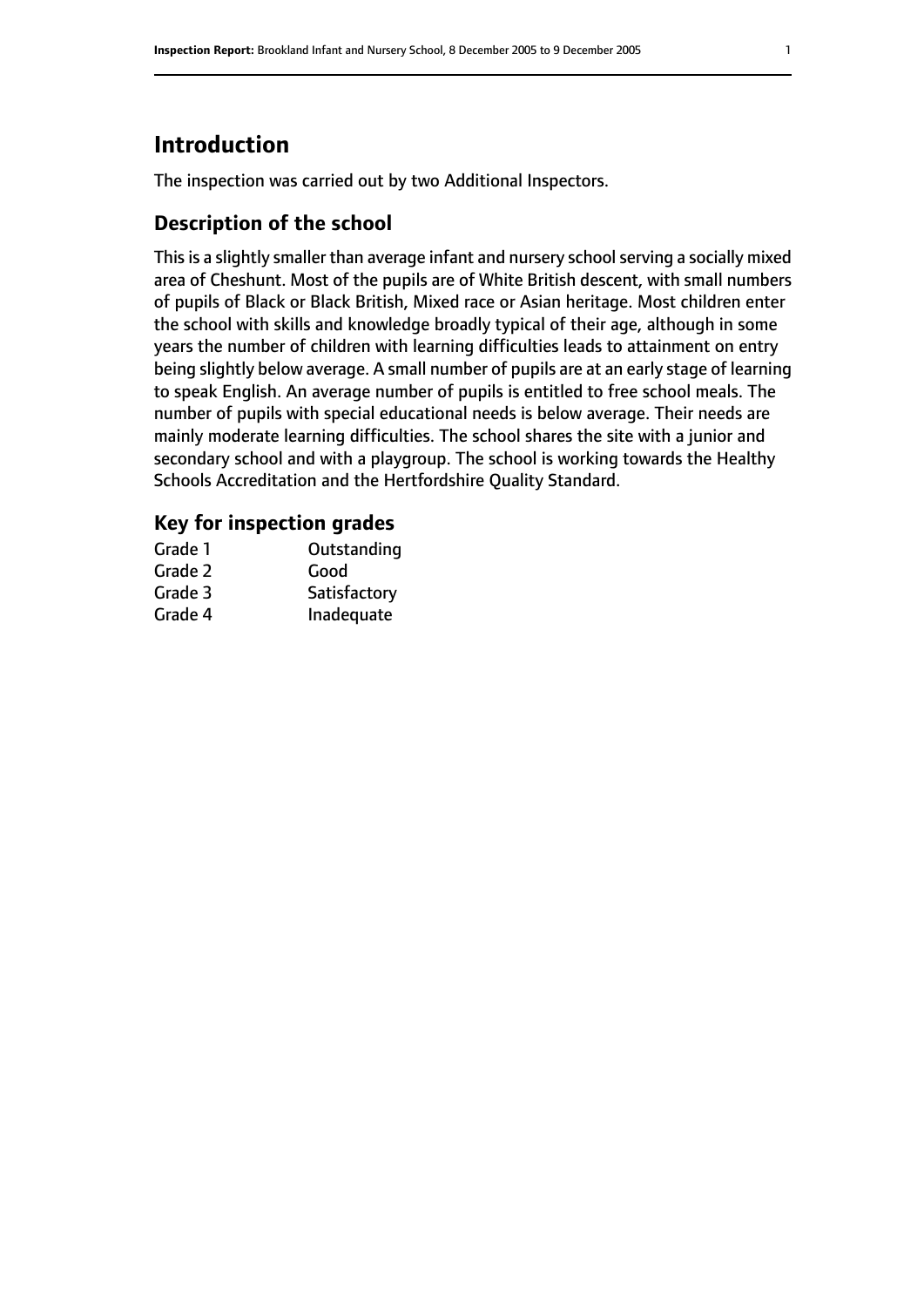# **Overall effectiveness of the school**

#### **Grade: 1**

This is an outstanding school that gives very good value for money and the staff and governors recognise this. Standards are above average by the end of Year 2 because teaching and learning are excellent throughout the school and progressis outstanding. Children get an excellent start in the nursery and reception classes and make great strides with their learning and personal development. Standards by Year 2 are particularly good in writing, with a lot of children gaining the higher level 3. Although the numbers gaining this level in mathematics are above average they do not match those in writing because some children find problem solving difficult. The school is fully committed to involving all children, whatever their ability, gender or background, in the whole life of the school. This results in extremely happy, confident children who thoroughly enjoy contributing to the smooth running of the school through their roles as monitors and school councillors. They have very positive views of the school. Parents also think very highly of the school with one commenting, 'No fault can be found; the head and all the staff are brilliant'. The school has made many improvements since its last inspection including tackling the key issues, improving provision for information and communication technology and extending the building. The reason for the school's success is the exceptional quality of the leadership at all levels. The head teacher, staff and governors share a common vision for the future of the school and work exceedingly well as a team to turn that vision into reality. It is very well placed to continue improving.

#### **What the school should do to improve further**

- continue to help children improve their problem solving skills in mathematics so that even more of them achieve the higher levels in the national tests at Year 2.

# **Achievement and standards**

#### **Grade: 1**

Achievement is excellent and pupils meet and often exceed the very challenging targets that are set for them. Children enter nursery with skills and knowledge broadly typical of their age, although in some years the number of children with learning difficulties leads to attainment on entry being slightly below average. Children make excellent progress through nursery and reception so that most reach, and some exceed, the goals expected of children entering Year 1. Progress continues to be excellent through Years 1 and 2 so that standards in the national tests are regularly above or well above average. Children do particularly well in writing, with around twice as many reaching the higher level 3 than most schools. This is because teachers expect children to do well and give them the support and guidance they need to develop their writing skills across most subjects. For example, Year 2 children wrote long and detailed accounts of part of the Nativity story, correctly using speech marks and adverbs to make their work more interesting. Children also do very well at the higher levels in reading. In mathematics the numbers gaining the higher levels are above average but do not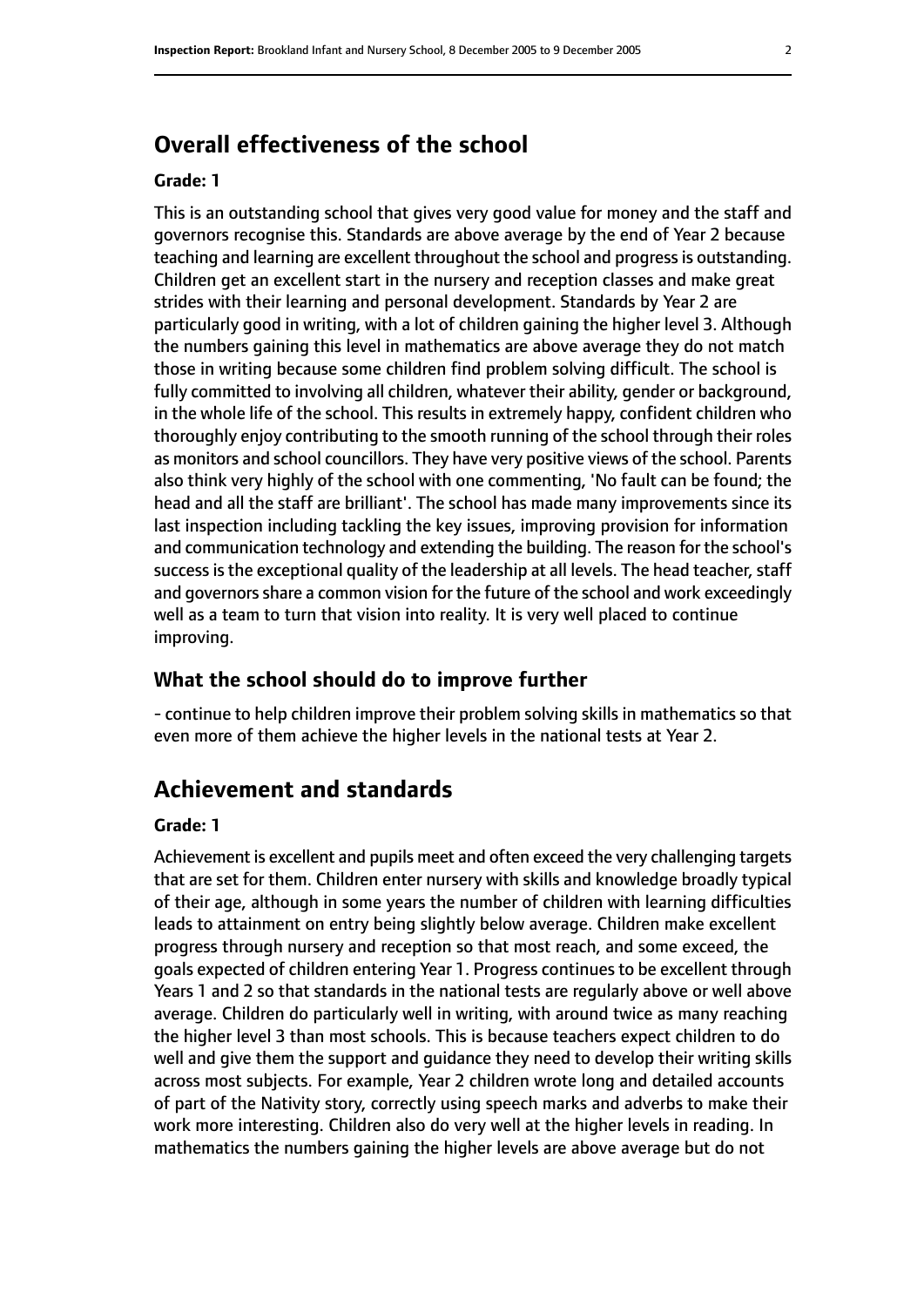match those in writing or reading. This is because middle ability children find problem solving difficult, despite being extremely confident with basic number skills and knowledge. The school has identified this issue as a priority in the school development plan. Pupils who find learning difficult, and those whose home language is not English, achieve as well their peers because of the good quality support they receive. The school's commitment to helping all children do their best ensures that no groups underachieve.

#### **Personal development and well-being**

#### **Grade: 1**

Children's personal development, including their spiritual, moral, social and cultural development is outstanding. Pupils thoroughly enjoy their time in school and as a result their behaviour is exemplary and attendance is above average. Children explain that they help to write school and class rules and that if they misbehave or upset someone they must write a 'sorry' letter to apologise. Children are exceedingly confident and very keen to tell visitors how good their school is. They praise the teachers, support staff and lunchtime supervisors for looking after them and helping them to learn. Consequently they feel very safe and well cared for. Pupils have a highly developed sense of community spirit and are rightly proud of the contributions they make. Children take a leading role in helping to supervise the various areas of the playground and make sure they are used for their designated purposes. For example, one child was proud to explain that he was a walking monitor to make sure children only ran in the designated area, and walked in other areas. Pupils lead healthy lifestyles with plenty of energetic play with the equipment provided at break times. They enjoy fruit for snacks and water through the day to keep them fresh and alert. The good literacy, numeracy and social skills they acquire prepare them very well for the next stage of schooling and later life.

# **Quality of provision**

### **Teaching and learning**

#### **Grade: 1**

The quality of teaching and learning across the school is outstanding. The school has worked hard to develop consistent, high quality planning and teachers make excellent use of this in providing a broad range of activities that excite and challenge children. This reflects the very high expectations that teachers have. Children with lower attainment and with learning difficulties are well supported, as are the faster learners. In the very best lessons, teachers make skilled use of questioning and discussion to develop children's self-confidence and to stretch their understanding at all levels. A wide range of different strategies, including songs and rhymes that help children to remember key facts, allows all children to learn at a rapid pace. The very good collaboration between teachers and learning support assistants ensures that the needs of different groups of children are very well met. Teachers make very good use of their knowledge of children's learning in making children aware of how well they are doing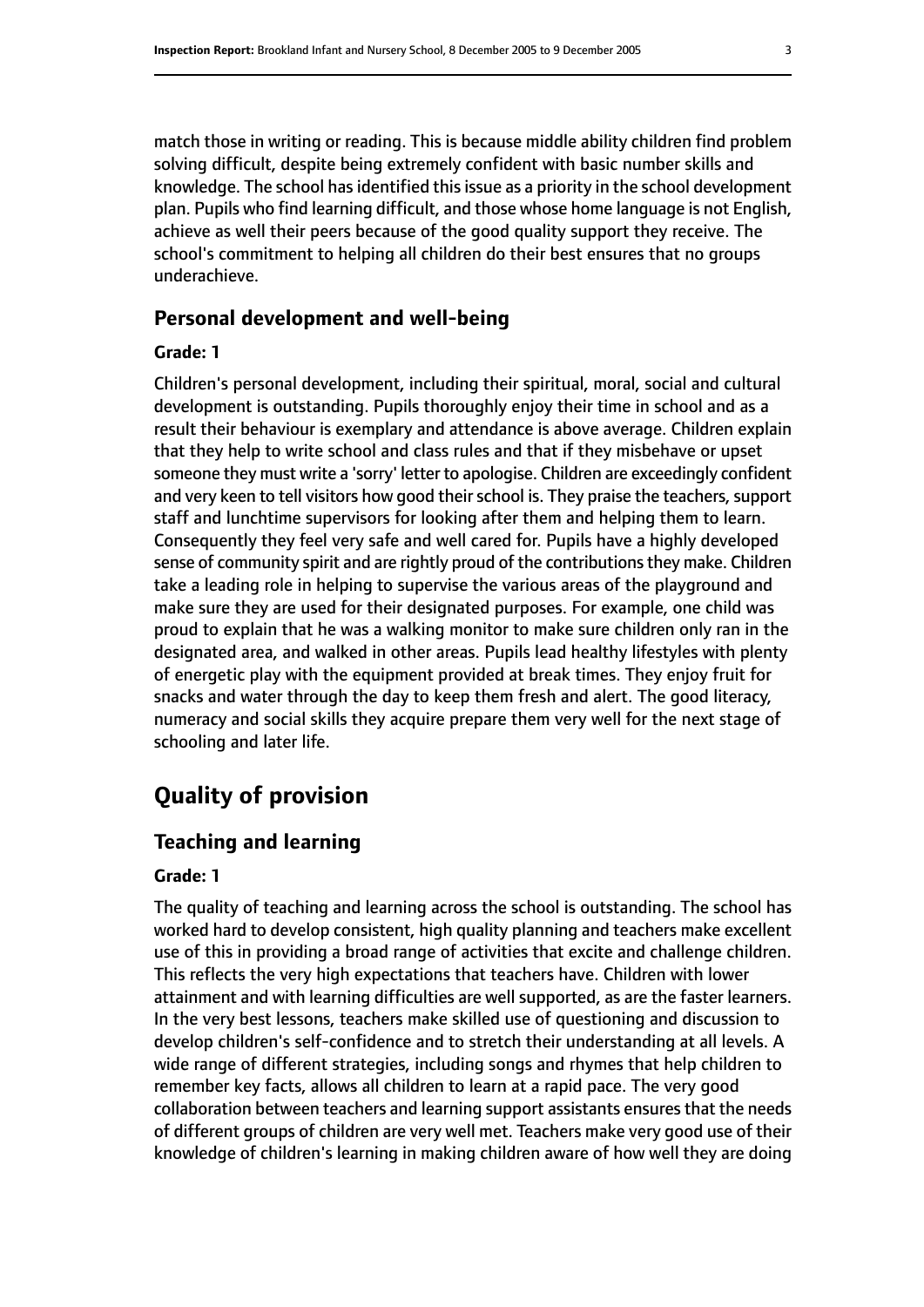and in spotting where they need to improve. Because of this, children have to think hard and consistently make rapid progress. The school has accurately identified the need to develop children's skills of problem solving in mathematics and has made a good start at implementing this plan.

## **Curriculum and other activities**

#### **Grade: 1**

The learning activities provided are outstanding throughout the school because of the way in which they fully meet the needs of all children. Children's enthusiasm for learning is enhanced through carefully planned activities linking subjects and so they are helped to learn rapidly. The school is working hard to ensure that the best features of the nursery and reception class planning are continued into the early stages of Year 1 which leads to a seamless transition in children's learning. Children with special educational needs are exceptionally well provided for, as are the small number of children who do not speak English at home. The provision for personal and social education is exceptional, and strategies to encourage the well-being of children have been carefully woven into the curriculum. The school has introduced a broad range of extra activities and these are having a very positive impact on the confidence with which children develop and learn.

#### **Care, guidance and support**

#### **Grade: 1**

Allstaff demonstrate exceptionally high levels of care and commitment and the support and guidance they provide the children is outstanding. This makes a very positive contribution to the achievement and personal development of all the children. Rigorous child protection procedures and risk assessments are implemented very effectively, and ensure that children always learn in a safe environment. Children reach challenging academic targets and their views are regularly sought and acted upon. The school has very good relationship with parents and other agencies and all groups work together well as a team to ensure that learners make good progress. Children learn about their rights and responsibilities and know how to get help and advice when they need it. They are proud of the responsibilities they are given throughout the school and take their duties very seriously. This makes a strong contribution to their personal development and well-being.

# **Leadership and management**

#### **Grade: 1**

Leadership and management are outstanding. The head teacher, governors and staff have a very accurate picture of how well the school is doing and what it needs to do to carry on improving. They have comprehensive systems for checking the school's performance. They accurately identify the school's ethos as one of its most significant strengths and this is confirmed by parents and pupils who have overwhelmingly positive views. One parent commented, 'Brooklands nursery and infant school is outstanding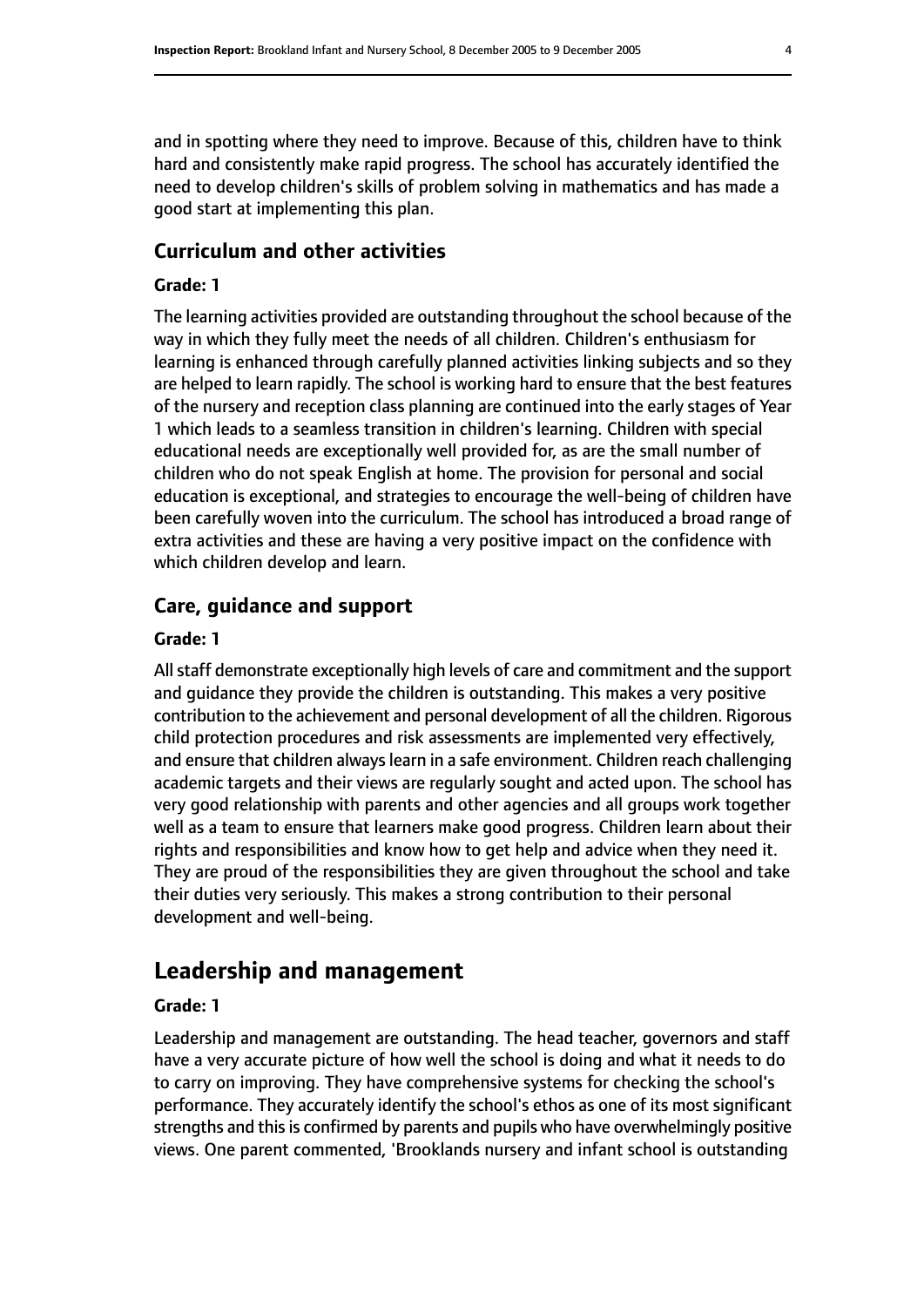in all that it does'. Governors take a full and active role in setting the long term direction and know the school exceptionally well. Teachers in charge of subjects have a very clear picture of how well those subjects are doing and are fully involved in school improvement planning. While all those with leadership and management roles appreciate how good the school is they are far from complacent. They have clear plans to make it even better, by improving children's problem solving in mathematics for example. The key to the school's success is the leadership of the head teacher who, together with the senior management team, has built a very cohesive staff team who work closely together to turn their vision into reality. The school enjoys a spacious and well kept site and is well resourced. It built up a large surplus in the budget to pay for extensive building improvements and manages its budget very effectively. Given the improvements made over recent years, the continuing high standards in the national tests and the commitment and dedication of all those who work at the school it is very well placed to continue improving.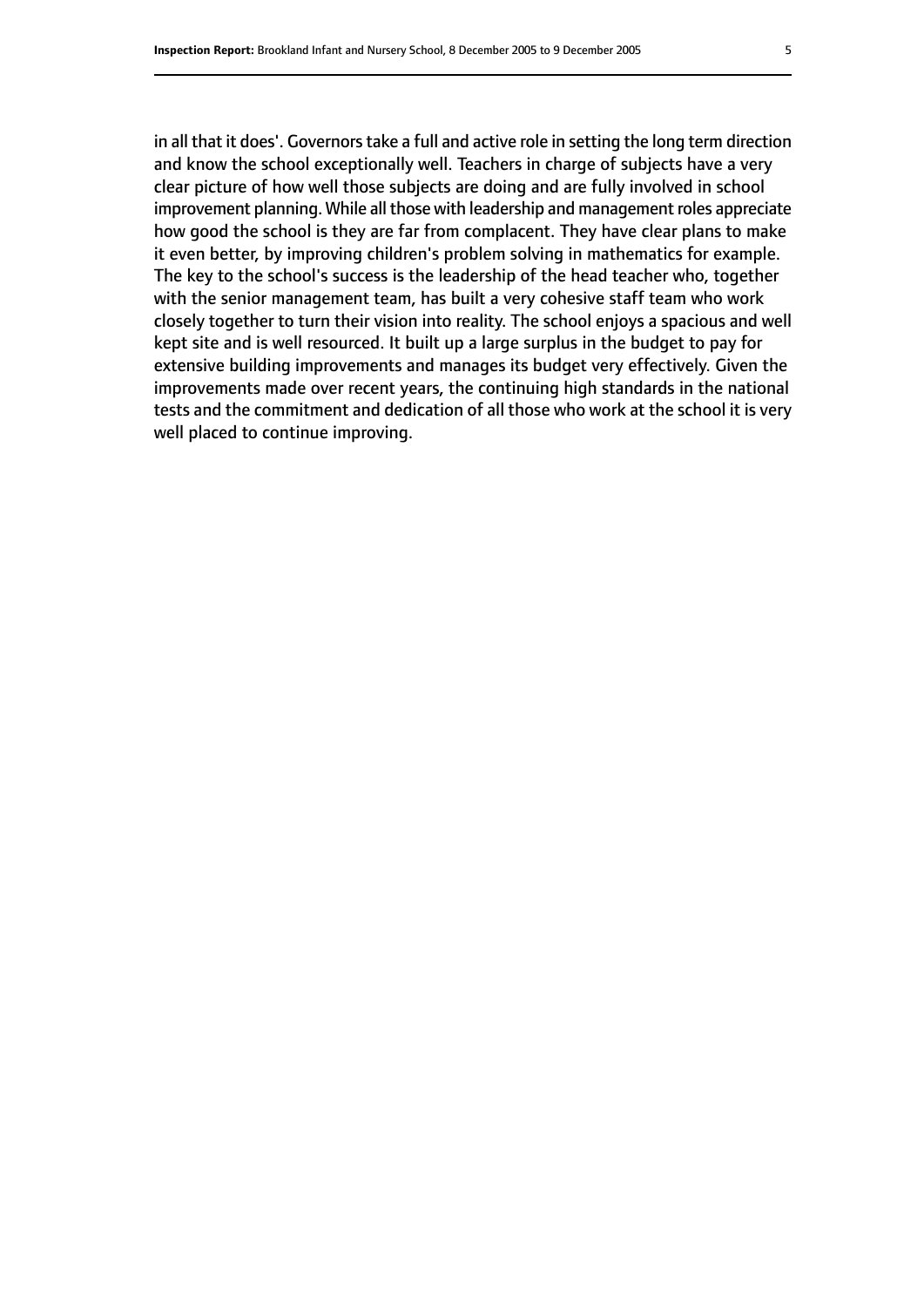**Any complaints about the inspection or the report should be made following the procedures set out inthe guidance 'Complaints about school inspection', whichis available from Ofsted's website: www.ofsted.gov.uk.**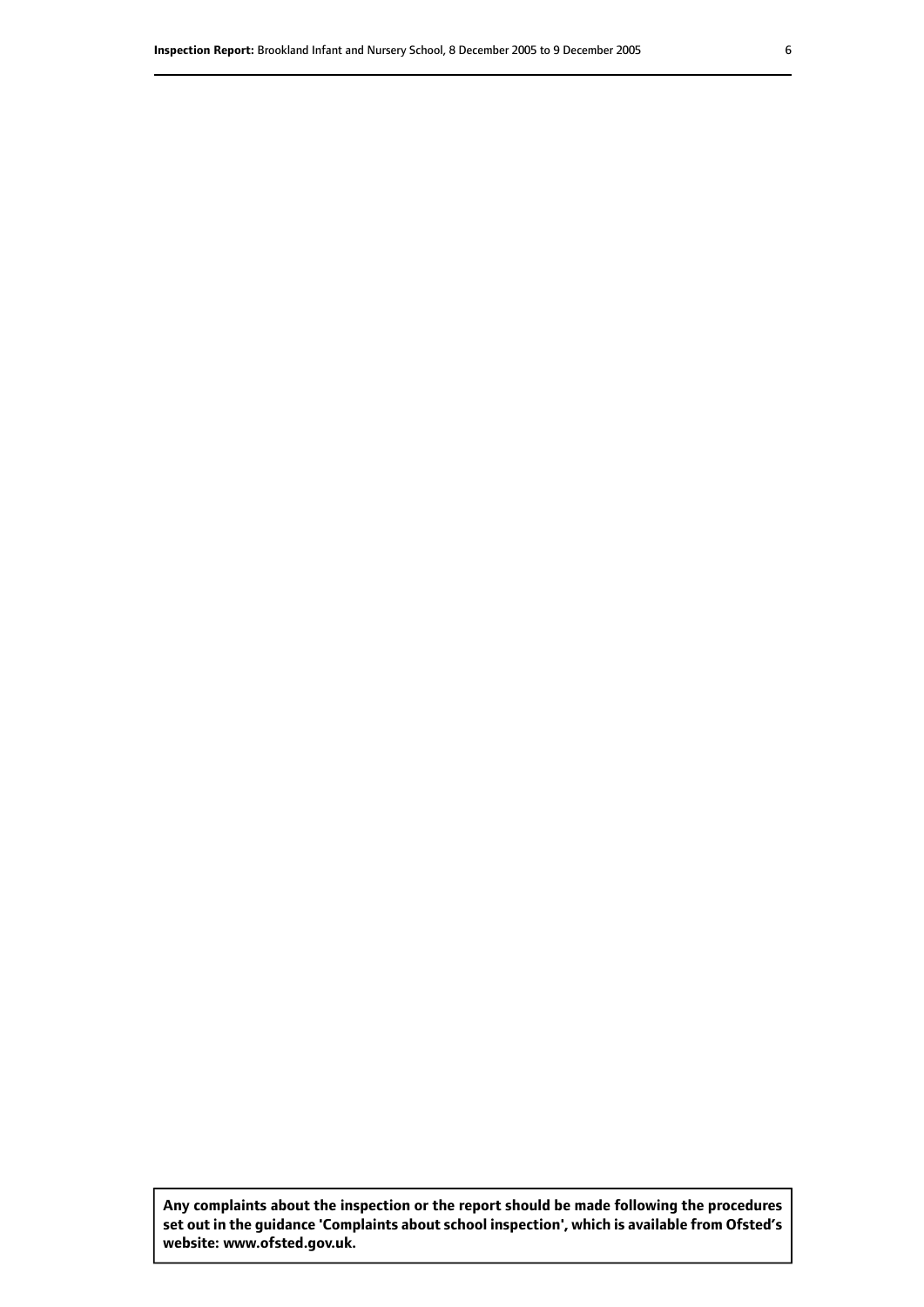# **Inspection judgements**

| Key to judgements: grade 1 is outstanding, grade 2 good, grade 3 | School<br><b>Overall</b> | $16-19$ |
|------------------------------------------------------------------|--------------------------|---------|
| satisfactory, and grade 4 inadequate                             |                          |         |

#### **Overall effectiveness**

| How effective, efficient and inclusive is the provision of education,<br>integrated care and any extended services in meeting the needs of<br>learners? |     | <b>NA</b> |
|---------------------------------------------------------------------------------------------------------------------------------------------------------|-----|-----------|
| How well does the school work in partnership with others to promote<br>learners' well-being?                                                            |     | ΝA        |
| The quality and standards in foundation stage                                                                                                           |     | <b>NA</b> |
| The effectiveness of the school's self-evaluation                                                                                                       |     | ΝA        |
| The capacity to make any necessary improvements                                                                                                         | Yes | NА        |
| Effective steps have been taken to promote improvement since the last<br>inspection                                                                     | Yes | ΝA        |

#### **Achievement and standards**

| How well do learners achieve?                                                                               | NА        |
|-------------------------------------------------------------------------------------------------------------|-----------|
| The standards <sup>1</sup> reached by learners                                                              | ΝA        |
| How well learners make progress, taking account of any significant variations<br>between groups of learners | <b>NA</b> |
| How well learners with learning difficulties and disabilities make progress                                 | <b>NA</b> |

#### **Personal development and well-being**

| How good is the overall personal development and well-being of the<br>learners?                                  | ΝA        |
|------------------------------------------------------------------------------------------------------------------|-----------|
| The extent of learners' spiritual, moral, social and cultural development                                        | <b>NA</b> |
| The behaviour of learners                                                                                        | <b>NA</b> |
| The attendance of learners                                                                                       | <b>NA</b> |
| How well learners enjoy their education                                                                          | <b>NA</b> |
| The extent to which learners adopt safe practices                                                                | <b>NA</b> |
| The extent to which learners adopt healthy lifestyles                                                            | <b>NA</b> |
| The extent to which learners make a positive contribution to the community                                       | <b>NA</b> |
| How well learners develop workplace and other skills that will contribute to<br>their future economic well-being | <b>NA</b> |

## **The quality of provision**

| How effective are teaching and learning in meeting the full range of<br>the learners' needs?          | ΝA |
|-------------------------------------------------------------------------------------------------------|----|
| How well do the curriculum and other activities meet the range of<br>needs and interests of learners? | ΝA |
| How well are learners cared for, guided and supported?                                                | NА |

 $^1$  Grade 1 - Exceptionally and consistently high; Grade 2 - Generally above average with none significantly below average; Grade 3 - Broadly average; Grade 4 - Exceptionally low.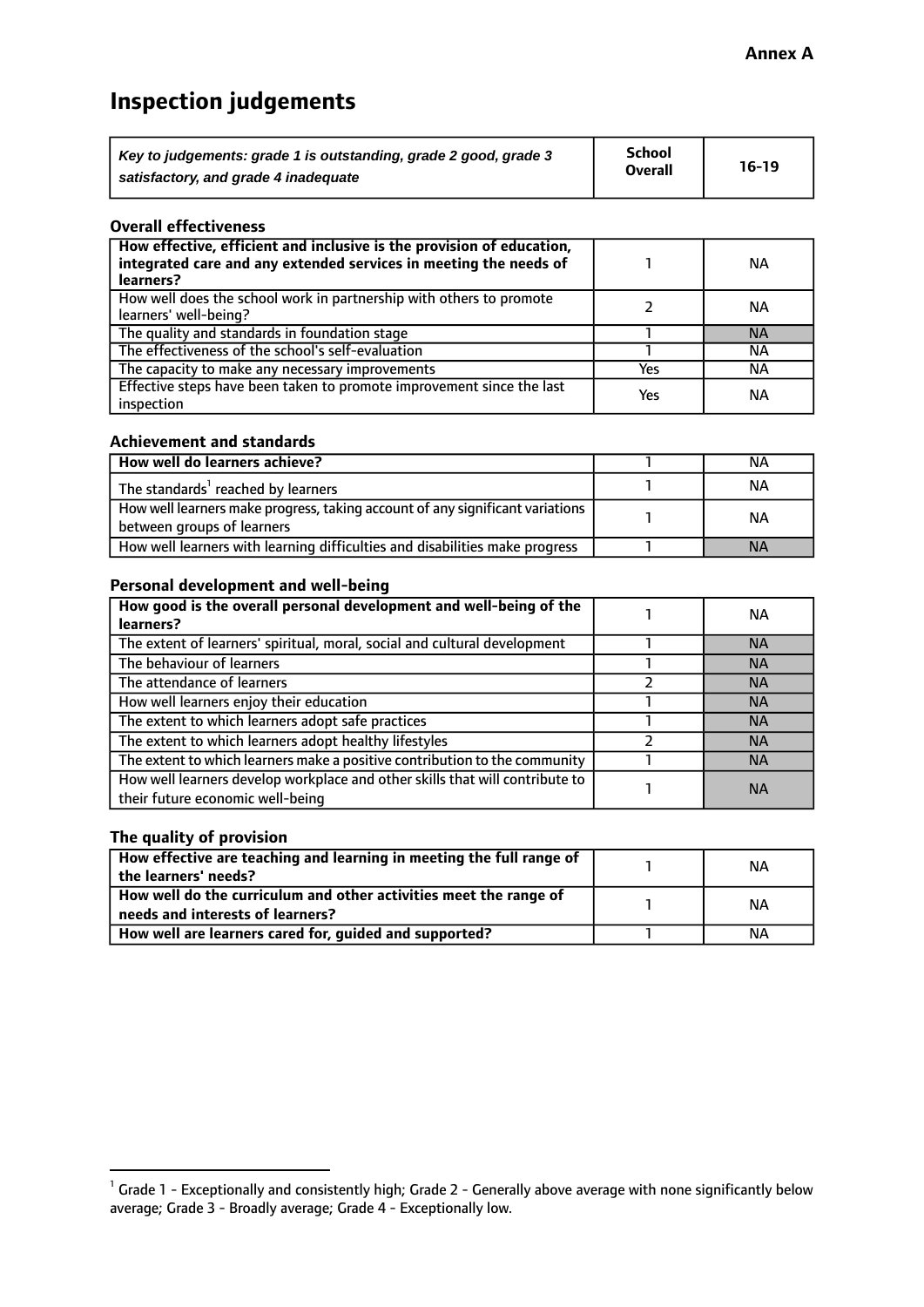# **Leadership and management**

| How effective are leadership and management in raising achievement<br>and supporting all learners?                                              |     | NA.       |
|-------------------------------------------------------------------------------------------------------------------------------------------------|-----|-----------|
| How effectively leaders and managers at all levels set clear direction leading<br>to improvement and promote high quality of care and education |     | <b>NA</b> |
| How effectively performance is monitored, evaluated and improved to meet<br>challenging targets, through quality assurance and self-review      |     | <b>NA</b> |
| How well equality of opportunity is promoted and discrimination tackled so<br>that all learners achieve as well as they can                     |     | <b>NA</b> |
| How effectively and efficiently resources are deployed to achieve value for<br>money                                                            |     | <b>NA</b> |
| The extent to which governors and other supervisory boards discharge their<br>responsibilities                                                  |     | <b>NA</b> |
| The adequacy and suitability of staff to ensure that learners are protected                                                                     | Yes | <b>NA</b> |

| The extent to which schools enable learners to be healthy                                     |            |  |
|-----------------------------------------------------------------------------------------------|------------|--|
| Learners are encouraged and enabled to eat and drink healthily                                | Yes        |  |
| Learners are encouraged and enabled to take regular exercise                                  | <b>Yes</b> |  |
| Learners are discouraged from smoking and substance abuse                                     | Yes        |  |
| Learners are educated about sexual health                                                     | <b>NA</b>  |  |
| The extent to which providers ensure that learners stay safe                                  |            |  |
| Procedures for safequarding learners meet current government requirements                     | Yes        |  |
| Risk assessment procedures and related staff training are in place                            | <b>Yes</b> |  |
| Action is taken to reduce anti-social behaviour, such as bullying and racism                  | <b>Yes</b> |  |
| Learners are taught about key risks and how to deal with them                                 | Yes        |  |
| The extent to which learners make a positive contribution                                     |            |  |
| Learners are helped to develop stable, positive relationships                                 | Yes        |  |
| Learners, individually and collectively, participate in making decisions that affect them     | Yes        |  |
| Learners are encouraged to initiate, participate in and manage activities in school and the   | <b>Yes</b> |  |
| wider community                                                                               |            |  |
| The extent to which schools enable learners to achieve economic well-being                    |            |  |
| There is provision to promote learners' basic skills                                          | Yes        |  |
| Learners have opportunities to develop enterprise skills and work in teams                    | Yes        |  |
| Careers education and guidance is provided to all learners in key stage 3 and 4 and the sixth | <b>NA</b>  |  |
| form                                                                                          |            |  |
| Education for all learners aged 14-19 provides an understanding of employment and the         | NА         |  |
| economy                                                                                       |            |  |